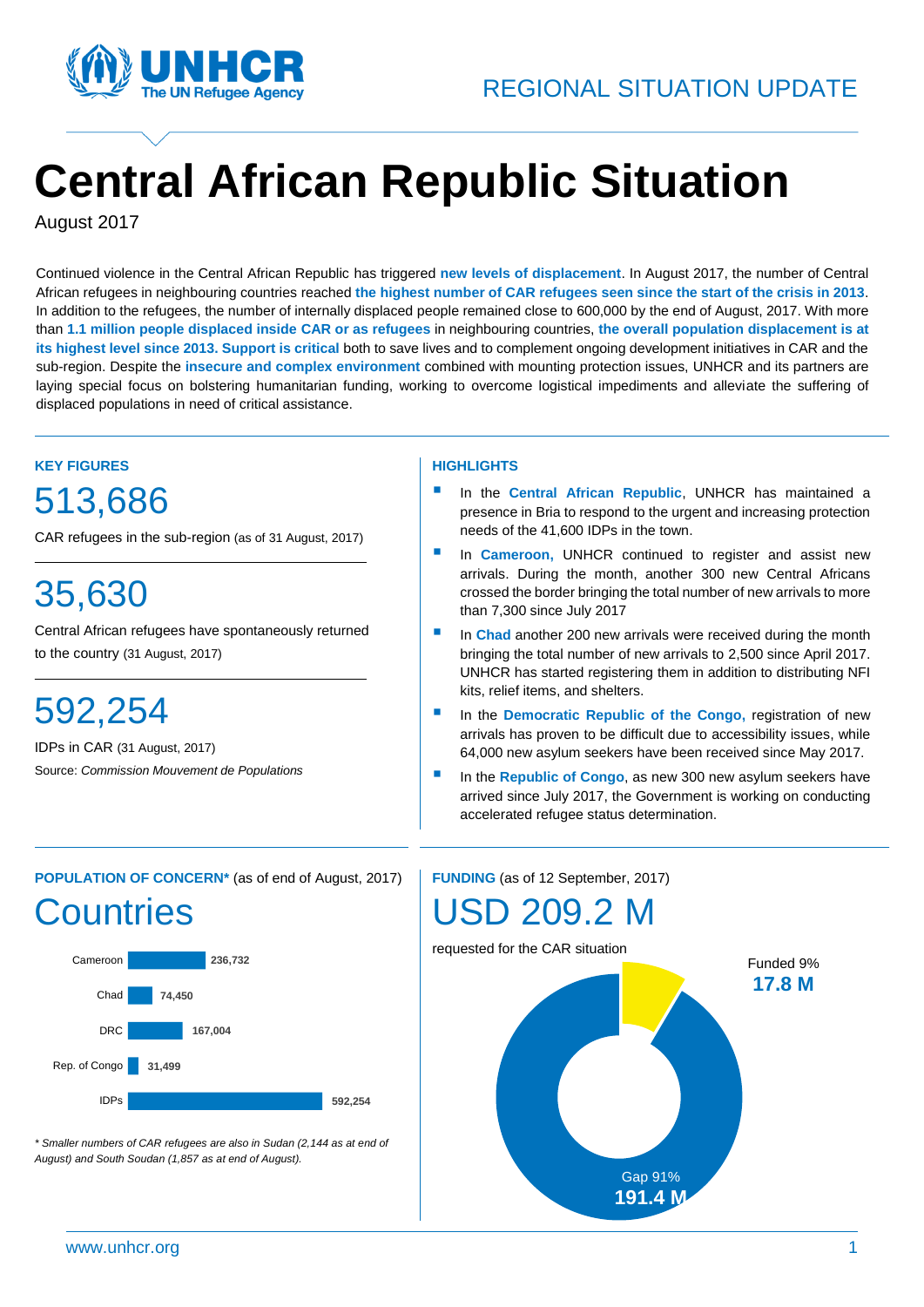

### Operational Context

- As armed conflict has continued to affect areas in the centre, northwest, east and south-east of CAR – some not previously affected by the conflict, such as Bangassou or Zemio, a large number of IDPs and refugees remain scattered inside the country and its neighboring countries. As a result, massive and long-standing displacements have increased vulnerabilities and added a significant burden on already deprived host communities. For instance, Bria town – which has become one of the hottest spots of the country – was again the scene of inter-communal violence and acts of violence against civilians in August leading to a rise of more than 6,000 in the number of IDPs since fresh clashes erupted on 21 August, 2017. Similar situations are seen in the towns of Zemio, Bangassou, Bantagafo and Alindao where humanitarian needs and serious protection risks have dramatically increased, adding to an already dire situation.
- Since May 2017, new fierce clashes in the Central African Republic between armed groups have wrought increasing destruction of property, agony and death. Many newly displaced people speak of having witnessed fatal attacks, robberies, lootings and kidnappings. Even after reaching safe locations, they often risk assault by armed groups, if they venture outside. Unable to approach aid workers, they barely have access to vital supplies.
- This worsening situation raises concerns over the delivery of humanitarian assistance to populations in need, in a context where 50 percent of the CAR people depend on humanitarian aid to survive. In many of the affected areas, humanitarian assistance has been limited to strictly life-saving interventions, due to limited access and insecurity. Some of UNHCR's planned deliveries by air have been delayed or blocked during the month due to the armed groups' presence.
- The surge in violence in CAR led the humanitarian community to revise the 2017 Humanitarian Response Plan, which now requires US\$497 million instead of US\$399.5 (an increase of 24 percent), but is only 27 percent funded. The consequence could be dire if there are no further resources to meet the mounting needs. UNHCR has appealed for US\$209 million in 2017 to assist the internally displaced inside CAR and meet the needs of Central African refugees in the region. Nevertheless, a mere 9 per cent has so far been received – making the CAR situation among the lowest in funding of any humanitarian emergency anywhere.

### Country Updates

#### **CENTRAL AFRICAN REPUBLIC**

- New population movements have become centered in the east and southeast (Bria, Zemio, Bangassou, Alindao) and northwest (Bantagafo). With months of conflict in Haute-Kotto prefecture, the number of IDPs in Bria has been steadily increasing to amount to some 41,600 individuals as of 31 August, 2017. UNHCR continued to assist the displaced populations with a constant presence of staff to ensure protection monitoring. In Zémio, clashes between armed groups on 17 August, 2017 caused the displacement of some 5,000 individuals from Komboli, Bandassi, and the hospital to the Catholic Mission, Muslim Quarter, and a site between the gendarmerie and the MINUSCA base.
- In Bangassou, most of the displaced population was sheltered at the *Petit Seminaire* site with some 1,500 individuals. A joint IOM/UNHCR return intention survey was carried out in August with results showing that 73 per cent would like to remain in Bangassou, but not the *Petit Seminaire* site. While the only alternative would be to create a new site in the Tokoyo neighbourhood, a taskforce comprising the HC/RC, UNHCR, UNICEF, IOM, MINUSCA, MSF, and ICRC was created to assess this option.
- In Batangafo, following the violence in July 2017, resulting in 20 dead and 25,000 displaced, an inter-agency mission of UNHCR, OCHA, and WFP joined the Minister of Social Affairs in a visit in August 2017. While restrictions on movement have hindered humanitarian access as well as livelihood activities for the population, the mission revealed some concerns about the civilian character of displacement sites and lack of key services besides food rations,.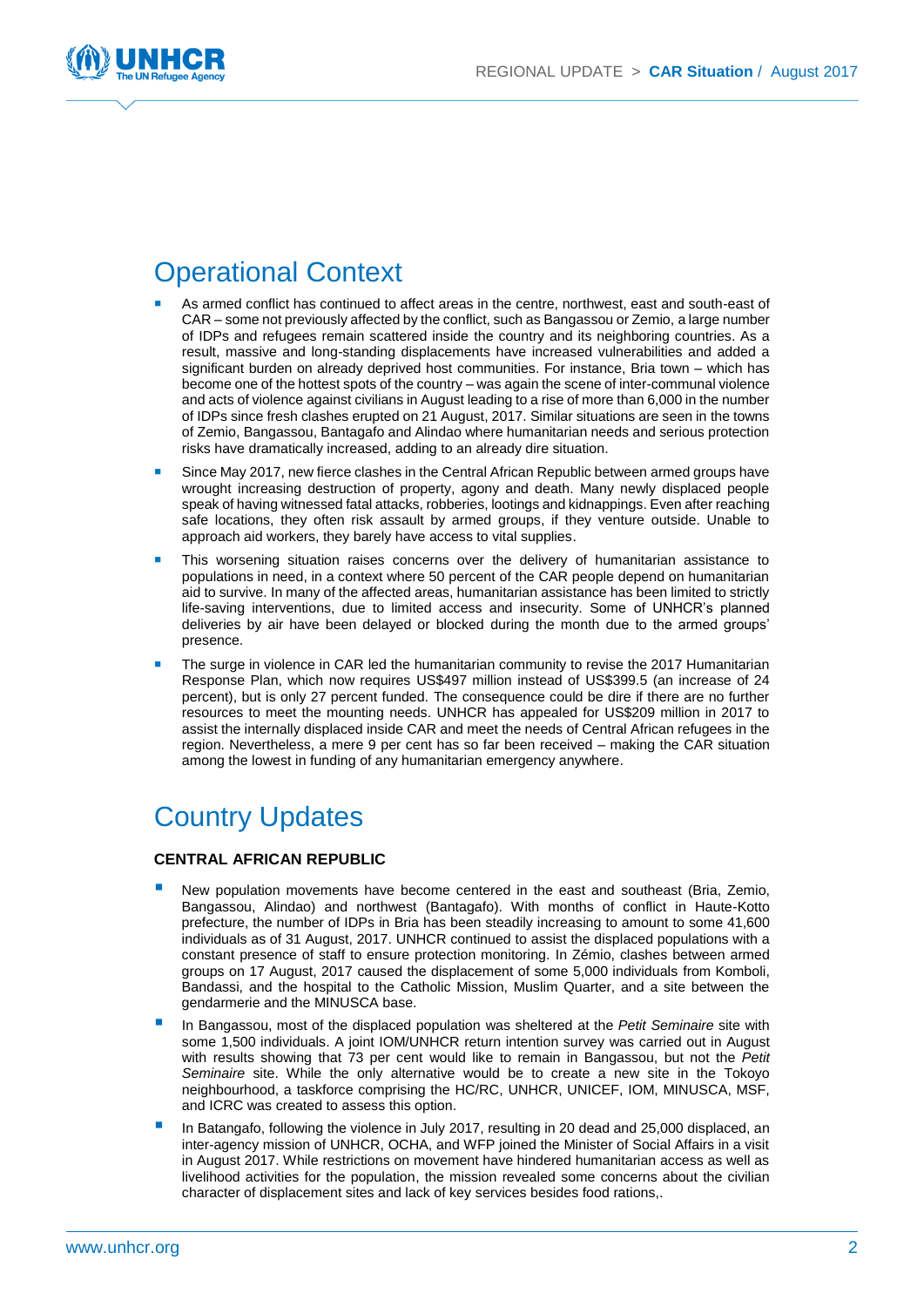

 In towns beyond UNHCR's reach like Alindao (some 300 kilometres northeast of Bangui), UNHCR has prepositioned NFIs in its warehouse in Bambari, ready to be transported to Alindao for distribution to IDPs. It has been difficult to intervene in the past three weeks because the town is encircled by armed groups, which is making it difficult for IDPs to receive assistance or to even venture outside the security perimeter provided by the temporary operation base of MINUSCA.

#### **CAMEROON**

- During the month of August 2017, UNHCR witnessed the arrival of some 300 new Central African refugees in the border localities of Ngaoui and Alhamdou in the Adamaoua region of Cameroon, adding to the 7,000 people who arrived to the area of Touboro (North region) last month. UNHCR carried out screening and pre-registration activities, and distributed non-food items to these refugees whilst also continuing to carry out border monitoring activities in and around Ngaoui and at other frequently used entry points to ensure access to asylum.
- The 7,000 new arrivals are now settled with local communities already hosting Central African refugees in the areas of Mbaï-Mboum, Wakasso, Helbao, Barka Lamou, Touboro Center, Bodo, Guigui, Dompla, and Dompta villages in Touboro.
- UNHCR is registering refugees, and its partners are providing medical care and food to the refugees. The health centre in Touboro is being reinforced to improve services and to help assess the needs of the refugees. Current projections are to receive and assist up to 22,000 individuals by the end of December 2017. It is likely that Cameroon will receive additional refugees if the west of CAR is further affected by the current crisis.

#### **CHAD**

- Following successive influxes of refugees registered in south-western Chad since April 2017, another 468 new arrivals were reported in August. While 200 of them were registered, assisted, and settled in Belom camp, the rest were transferred and registered to the new Diba 2 site and received basic assistance such as NFI kits. Diba 2 site is currently equipped for up to 1,000 people with 59 latrines and shower blocks, two boreholes, and a 200 m² warehouse, while the site has a remaining capacity to accommodate 500 people. Current facilities would need to be increased should there be another influx of refugees.
- WFP and UNHCR completed the data collection of the update on the socio-economic categorization of CAR refugees. The exercise is now being expanded to include some 2,500 refugee households living in host villages. A biometric registration of Chadian returnees, led by WFP in partnership with OIM, is also ongoing. It will be completed by socioeconomic profiling to inform the delivery of needs-tailored assistance, including the provision of livelihoods solutions.

#### **DEMOCRATIC REPUBLIC OF THE CONGO**

- Asylum seekers from CAR continued to arrive in Bas-Uele and Nord Ubangi provinces. The National Commission for Refugees (CNR) and UNHCR estimated that around 64,000 new asylum seekers arrived between mid-May and August, while local authorities reported tens of thousands more arrivals in areas of difficult access. This new influx started mid-May and was triggered by violence, tensions and fear about imminent attacks in border areas. Most of these newly arrivals were women and children and considered to be in extremely precarious condition.
- Individual registration of new arrivals in the provinces of Bas-Uele and Nord-Ubangi continued by the CNR. However, access to the sites where the new arrivals have settled continued to be challenging due to insecurity, heavy rains, poor road conditions, and scattered locations of individuals. DRC's Vice Minister of Interior informed the Assistant High Commissioner for Operations during his mission to the country from 22 to 26 August that DRC plans to grant *prima facie* refugee status to all asylum seekers who will arrive from CAR in DRC within a period of one year from now.
- Between 5 and 8 August, UNHCR distributed relief items to 9,700 individuals in Yakoma, Limasa and Satema localities (Nord-Ubangi province) through its partner *Association pour le Developpement Social et le la Sauvegarde de l'Environnement*. Some 7,600 of them were new arrivals, while some 2,100 were registered as out-of-camp refugees. Other distributions of relief items are planned at the beginning of September in the localities of Ndu, Gbobo, Nganza, Yomba and Satema (Nord Ubangi and Bas Uele provinces).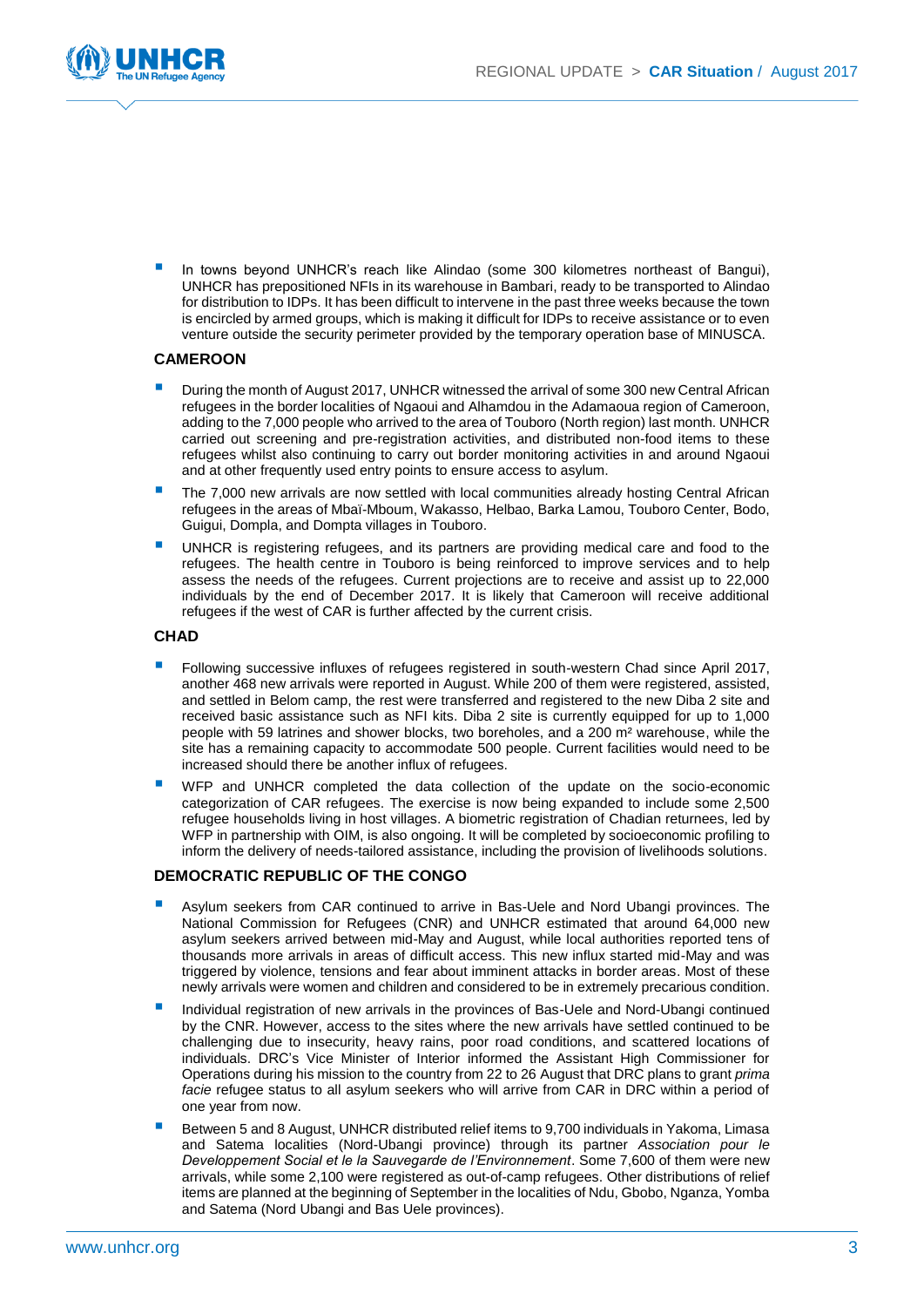

#### **REPUBLIC OF THE CONGO**

- Over the past two months, UNHCR has recorded more than 300 new arrivals from CAR while critical lack of funding has prevented the organisation from procuring the required NFIs and core relief items they urgently need. Generic and essential medicines purchased only covered the first months of the year, and community health centres continue to lack medicines to properly treat common diseases. Additional resources are needed to provide antiretroviral (ARV) drugs for pregnant and breastfeeding refugee women in order to prevent HIV transmission to newborns.
- UNHCR also requires funding to provide support for access to secondary health care to a number of CAR refugees living in Likouala. The *15 Avril* and Ikpemgbele refugee sites need more latrines as well in order to improve shelter, water, hygiene, and sanitation (WASH) conditions. At least 300 family and community latrines need to be constructed in the refugee sites in order to facilitate access of refugees to sanitation infrastructures and reduce contamination risks. In Mouale, there is a need for at least three additional boreholes to increase the water provision.
- Since September 2015, there have been over 4,700 asylum seekers arriving from CAR in various localities of Likuala in the northern RoC. Of the total, 414 arrived from January 2017. Prima facie recognition ended since September 2015; however, the Government (*Commission nationale d'assistance aux réfugiés*) has been conducting accelerated refugee status determination (RSD) for the 4,700 individuals.



Joli, 29, and other Central African refugees congregate in the village of Ndu, Bas Uele province, Democratic Republic of the *Congo where thousands fled after fleeing a surge in violence that began in May 2017@UNHCR/ Lubuku*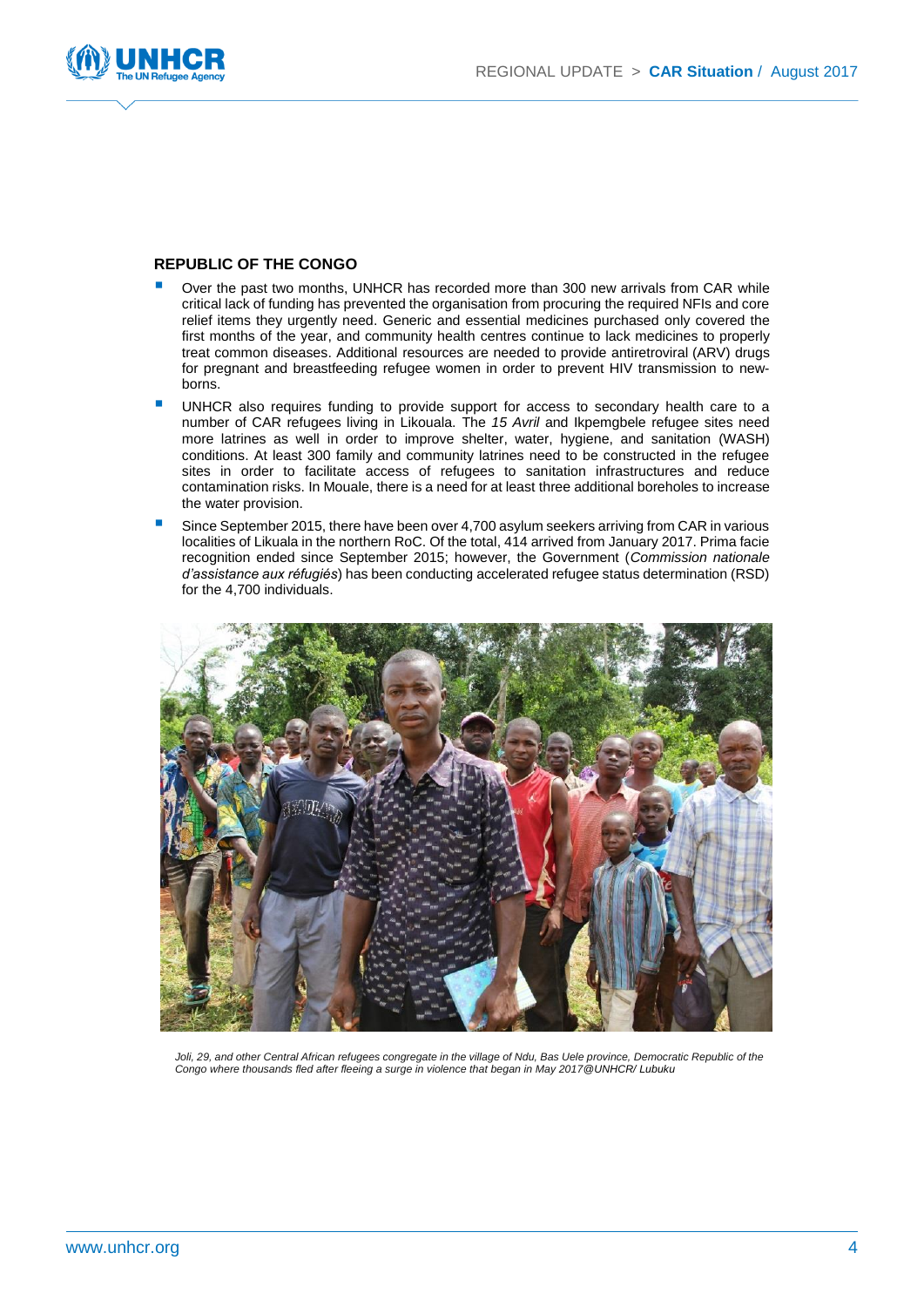

# Financial Information

In 2017, UNHCR's requirements amount to \$209.2 million to meet the immediate humanitarian needs of people of concern in Central African Republic and for the refugee response in asylum countries. UNHCR is very grateful for the financial support provided by donors who have contributed to their activities with unearmarked and broadly earmarked funds as well as for those who have contributed directly to the operation.

#### **Donors who have contributed to the operation:**

- Country-Based Pooled Funds
- European Union
- **France**
- **Germany**
- **Ireland**
- Japan
- Private Donors Canada
- Private Donors Italy
- Private Donors Sweden
- **Private Donors Switzerland**
- Private Donors USA
- UN Foundation (UNFIP)
- UNIQLO Co., Ltd
- United Kingdom
- Vodafone Foundation

#### **Funding (in million USD)**

A total of \$17.8 million has been funded



#### **Special thanks to the major donors of unrestricted and regional funds in 2017**

United States of America (95 M) | Sweden (76 M) | Netherlands (52 M) | Norway (41 M) | Private Donors Spain (41 M) | Japan (25 M) | Denmark (23 M) | Private Donors Republic of Korea (20 M) | Australia (19 M) | Canada (16 M) | Switzerland (15 M) | France (14 M) | Private Donors USA (13M) | Germany (12 M) | Private Donors Italy (12 M) | Italy (10 M) | Private Donors of Japan (10 M) |

#### **Thanks to other donors of unrestricted and regional funds in 2017**

Algeria | Austria | Belgium | Bosnia and Herzegovina | Chile | Costa Rica | Estonia | Finland | Iceland | Indonesia | Ireland | Kuwait | Lithuania | Luxembourg | Malta | Mexico | Monaco | Morocco | New Zealand | Qatar | Republic of Korea | Russia Federation | Saudi Arabia | Serbia | Singapore | Sri Lanka | Thailand | Turkey | United Arab Emirates | Uruguay | Zambia | Private Donors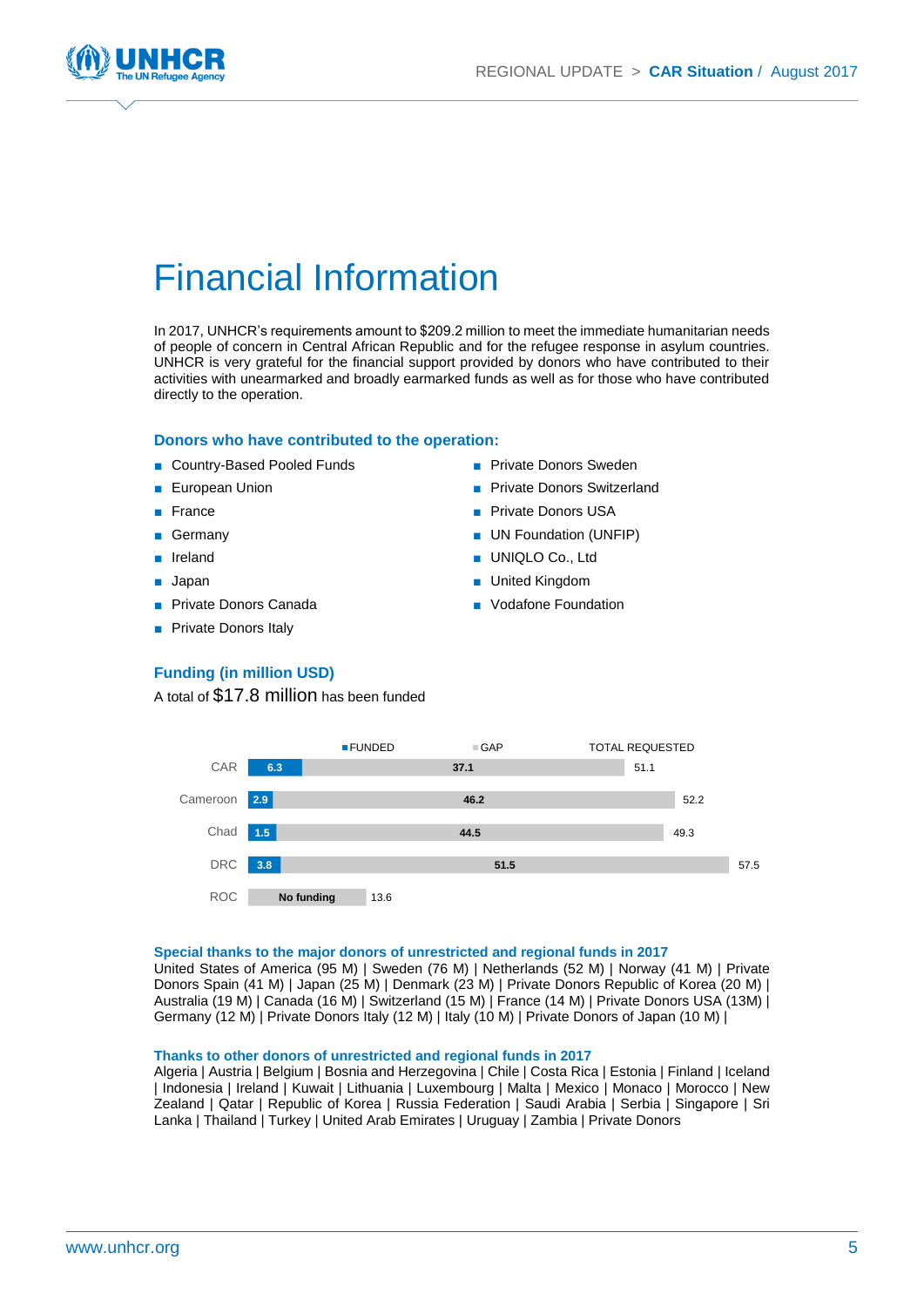

#### **CONTACTS**

**Wendy Rappeport**, Senior External Relations Officer, rappepor@unhcr.org, Tel: +41 (22) 739 8993

**Alan Mouton**, Associate External Relations Officer mouton@unhcr.org, Tel: +41 (22) 739 8830

**Elisa Furuta**, Associate External Relations Officer furuta@unhcr.org, Tel: +41 (22) 739 7897

#### **LINKS**

[UNHCR AFRICA WEBPAGE](http://www.unhcr.org/africa.html) – [UNHCR DATA PORTAL](http://data.unhcr.org/car/regional.php) – [UNHCR CAR SITUATION WEBPAGE](http://www.unhcr.org/car-emergency.html) – [UNHCR TWITTER](https://twitter.com/refugees) – [UNHCR FACEBOOK](https://www.facebook.com/UNHCR) – [UNHCR GLOBAL FOCUS](http://www.reporting.unhcr.org/)